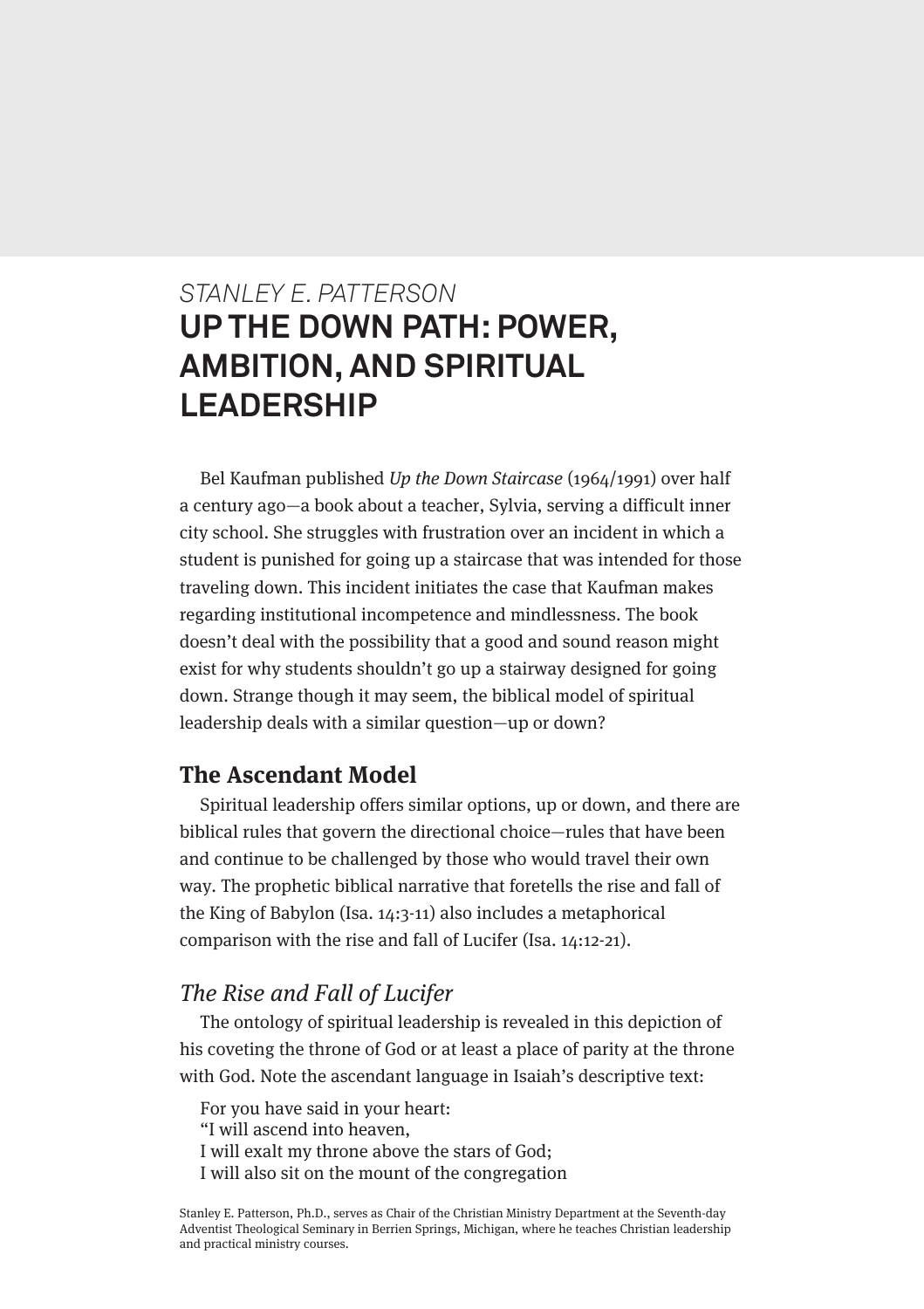On the farthest sides of the north; I will ascend above the heights of the clouds, I will be like the Most High." (Isa. 14:13-14, NKJV)

This egocentric upward focus is revealed in the use of the first person singular by the speaker, Lucifer (v. 12). His goals are not authorized nor has he been ordained to such lofty achievements; rather, he personally covets a position and a role to which he was never called. Lucifer journeyed counter to the direction established by the kingdom of God by climbing up the ladder of his dreams. From that ladder he fell with tragic results:

How you are fallen from heaven, O Lucifer, son of the morning! How you are cut down to the ground, You who weakened the nations! . . . Yet you shall be brought down to Sheol, To the lowest depths of the Pit. (Isa. 14:12, 15, NKJV)

There are consequences revealed in this prophecy that validate the prohibition against self-ascendancy.

Ezekiel continues this metaphorical message in his lamentation of the King of Tyre:

"Son of man, take up a lamentation for the king of Tyre, and say to him, 'Thus says the Lord GOD:

"You were the seal of perfection, Full of wisdom and perfect in beauty. You were in Eden, the garden of God; . . . You were the anointed cherub who covers; I established you; You were on the holy mountain of God; . . . Your heart was lifted up because of your beauty; You corrupted your wisdom for the sake of your splendor; I cast you to the ground.  $\dots$ " " (Ezek. 28:12-17, NKJV)

#### The Mountain of the Lord

The setting for both Isaiah's and Ezekiel's depictions of prideful selfpromotion and ascendant behavior is the "mountain of the Lord" (Isa. 14:13; Ezek. 28:14). In both narratives the offender covets position and glory that were not his own; in both cases the consequences are tragic. The goal of this model of rulership or leadership is dominance. In this view, coercion is considered fair play as a means to achieve that end. We must remember, though, that there are universal spiritual rules that govern issues of position and glory—in both of these biblical passages the characters assume an ascendant attitude inconsistent with divine laws that govern the universe. They went up the down path.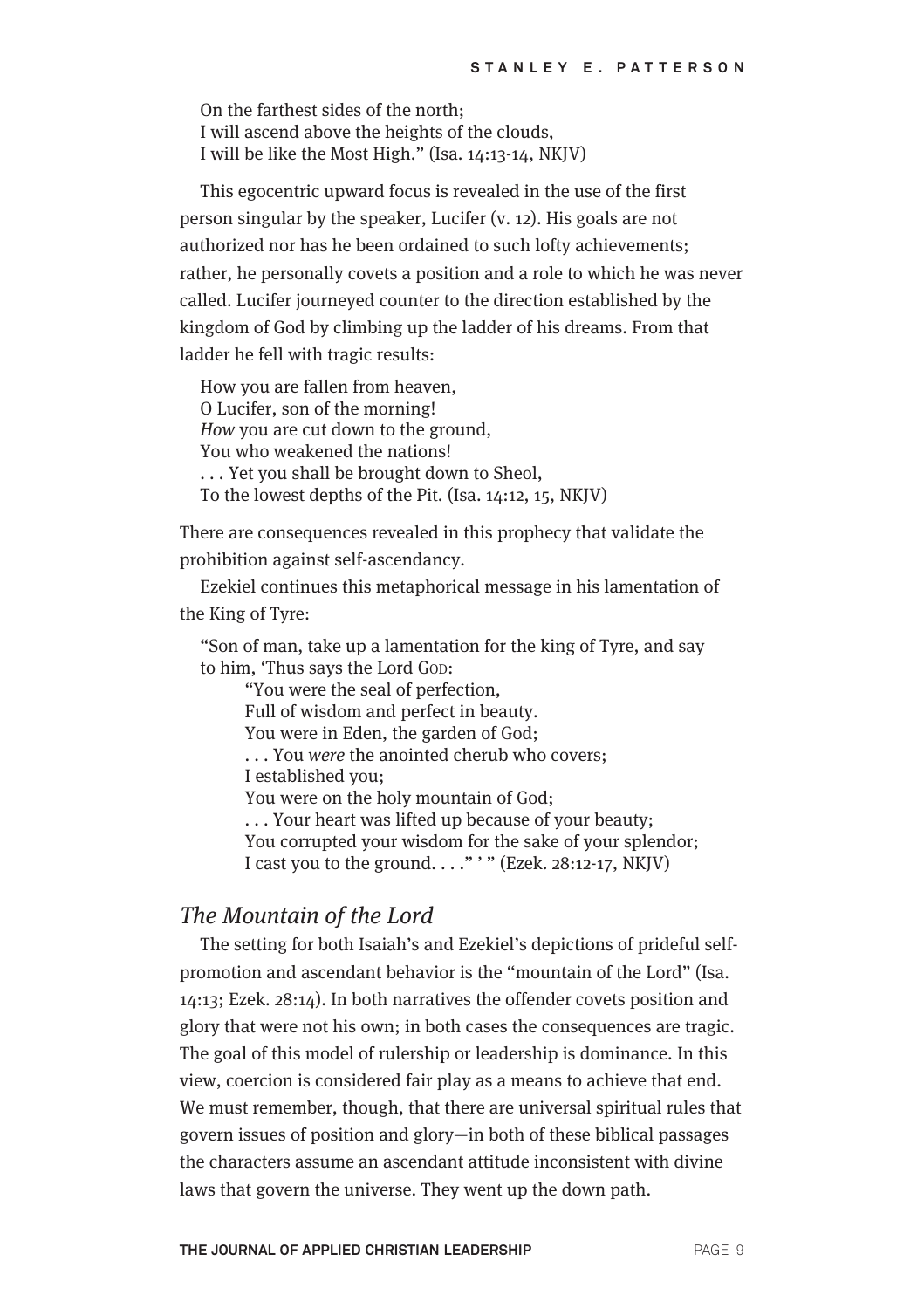#### **God as Ruler of His People**

In the shadow of his successful defense against the threat of the Midianite army, the elders of Israel tempted Gideon to walk up the down path. The book of Judges records the event in this way:

Then the men of Israel said to Gideon, "Rule over us, both you and your son, also your son's son, for you have delivered us from the hand of Midian." But Gideon said to them, "I will not rule over you, nor shall my son rule over you; the LORD shall rule over you." (Judg. 8:22-23, NASB)

Gideon's response is a rare glimpse into the character of a man who was not motivated by the promise of position or power. It also reveals the unique leadership structure which seems to be God's preferred model for His people. This is stated in the ongoing sense since an individual accountability to God through Jesus as priest and king is essential to the organization and structure of the early Christian church. It could be said of the early Christian period, "There was no central governance structure in those days and every man did what was right according to the Word, the admonition of the Apostles and the guidance of the Holy Spirit."

#### God Is Our Ruler

There was no centralized human leader in the time of the judges and every man answered directly to the Creator as the leader of their nation. Each person behaved according to his or her personal commitment to the covenant of obedience and faithfulness to God (Judg. 17:6; 21:25). This seems like a risky approach to corporate faithfulness and even national order, but it was clearly Gideon's understanding of the governance structure of Israel—no human king! National faithfulness was simply an aggregate of the faithfulness of each Israelite. Lest we mistake the judges for centralized leaders in possession of corporate authority, we should be reminded that the judges were charismatic figures who arose for specific deliverance missions or assumed civil mediation responsibilities but had no governance authority or power to tax.

The placement of a king over Israel near the end of Samuel's prophetic service was seen by God as a rejection of Him as their king (1 Sam. 8:7). It was also a concession to the natural tendency of the human heart to exalt a human as the visible symbol of national leadership. The up path became a constant temptation, as demonstrated by King Saul's move away from his spiritual calling and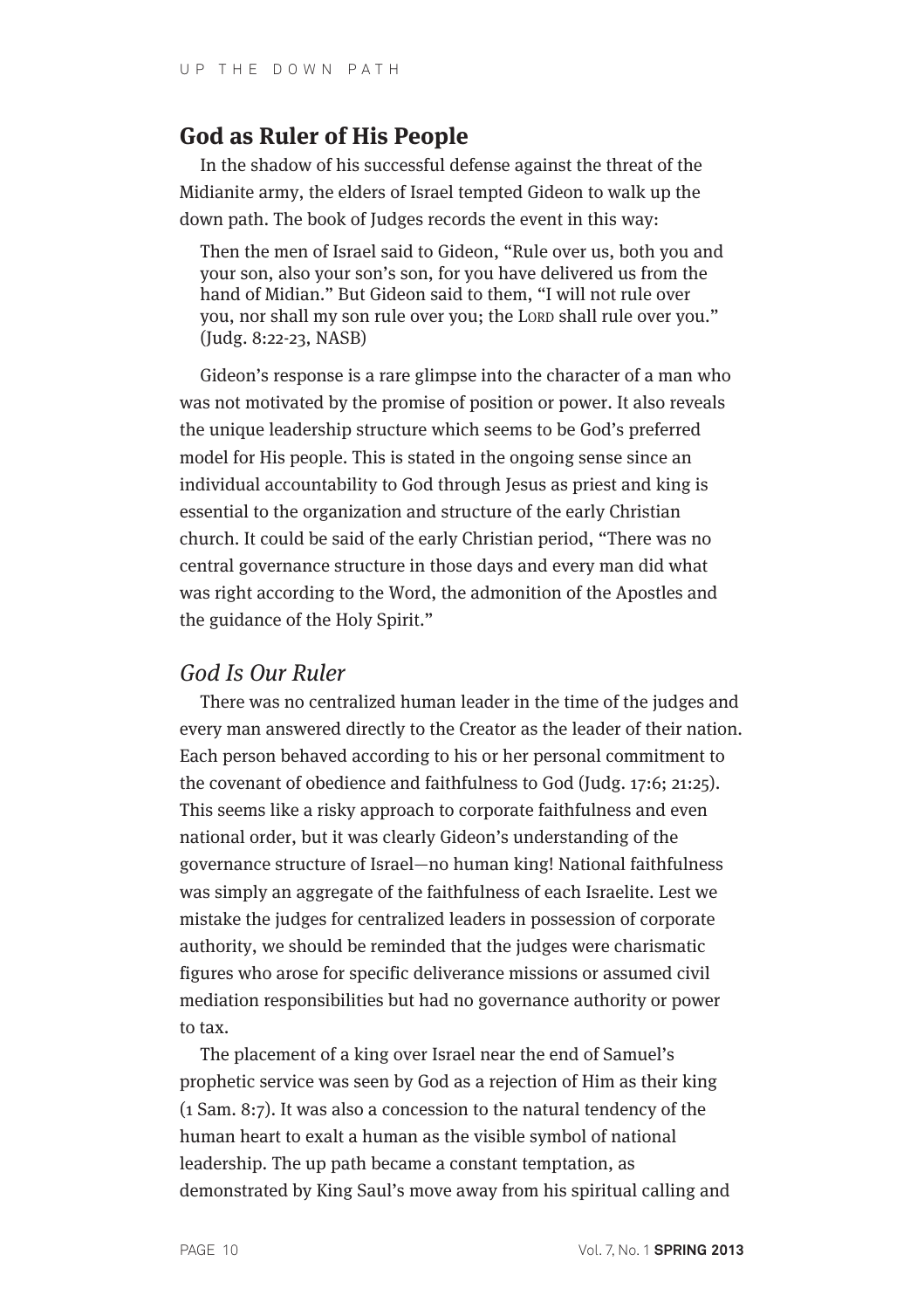assumption of an attitude of self-ascendancy that ultimately led to his rejection as king of Israel (1 Sam. 13:10-14; 1 Chron. 10:13-14). God's prediction to Samuel of the king's dominance over those served (1 Sam. 8:11-18) was quickly and consistently realized throughout the rest of Israel's history under the kings.

The tendency to climb toward glory and honor seems to have been a constant temptation for those who served as king and those who wished to be king. It remains a blight on our planet as "protectors" (Wren, 1995, p. 62) who began their service of leadership with good intentions inevitably migrate toward assumption of the role of tyrant.

The examples of ascendant behavior that could be cited in Scripture and secular history are multitude. The pain heaped upon mankind down through the ages by men and women committed to the ascendant model defies adequate description. It simply emphasizes the impact of the injection of Lucifer's leadership dominance-oriented behavior upon mankind in the period beyond the entrance of sin.

#### **Down the Down Path**

So what is the purpose of the "down path"? Let's revisit the mount of the Lord to note that the dwelling place of God is on its heights. It is here that "the Word was with God, and the Word was God" (John 1:1, NASB). It was from this lofty site that Jesus began His journey of incarnation—"the Word became flesh" (John 1:14, NASB). He became Emmanuel not by requiring us to ascend the Mount but by coming down to serve our transformational needs. He dwelled with us (John 1:14), defied the strictures of polite Jewish society and ate with us—even with tax collectors and prostitutes (Matt. 21:32). He was betrothed to the church even while she herself played the harlot (Hos. 3:1), and He laid aside the prerogative of position and announced that His preferred relationship was "friend" rather than "Master" (John 15:15).

#### **The Incarnational Model**

Jesus modeled the behavior of the down path—He emptied himself (Phil. 2:7). Louw and Nida (1989) expound on this passage:

87.70 κενόωb: to completely remove or eliminate elements of high status or rank by eliminating all privileges or prerogatives associated with such status or rank—'to empty oneself, to divest oneself of position.' ἑαυτὸν ἐκένωσεν 'he emptied himself' Php 2:7. (p. 789)

The incarnational model of Jesus Christ sets the standard for leadership behavior by the Christian. While it may be said that this is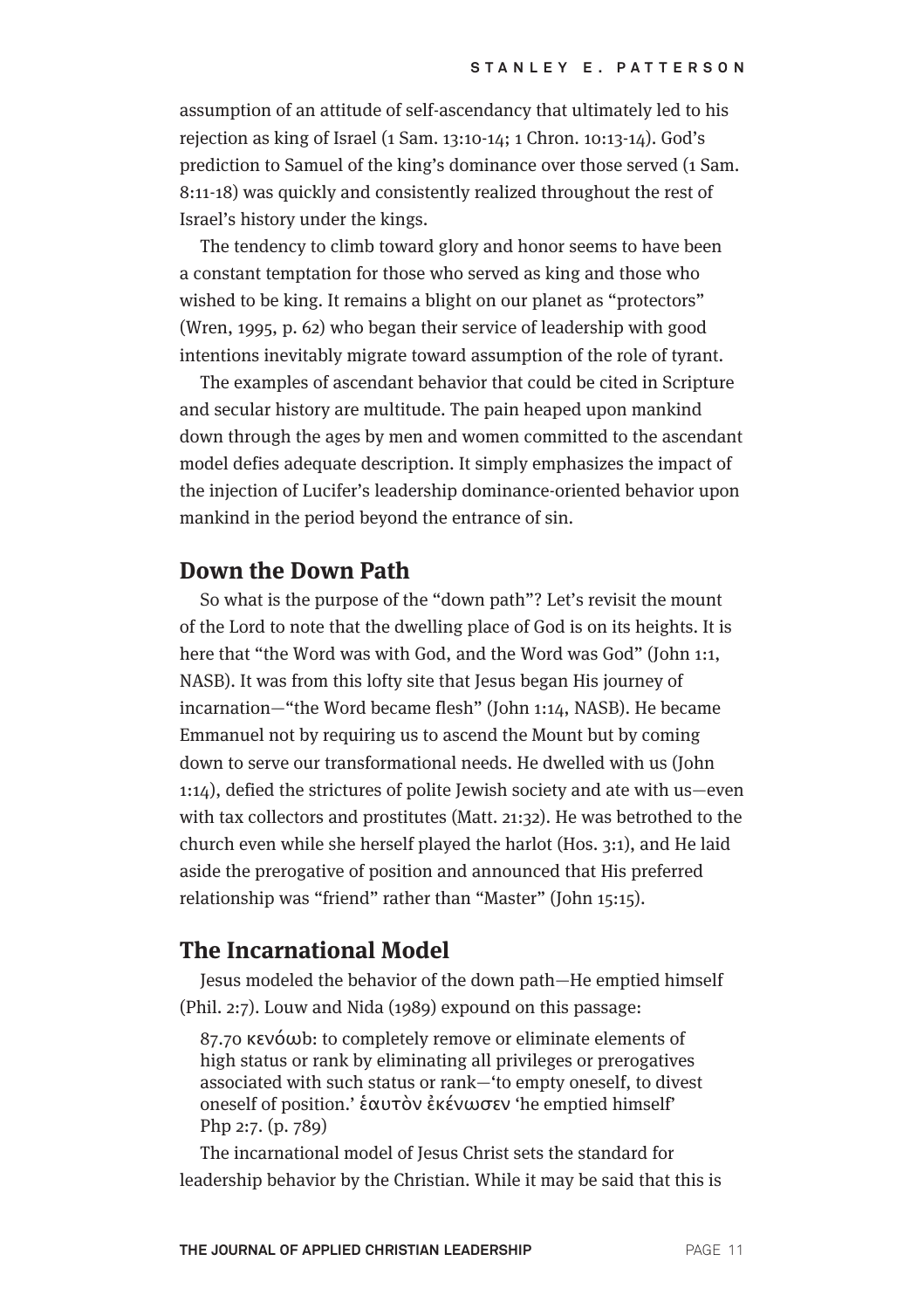the standard for the church, such an assertion would carry the danger that we might assume incarnational behavior only toward fellow believers. Incarnational behavior, or walking down the down path, is our testimony of Christlikeness to the world. How we lead our families, our communities, our businesses, and work environments is the test that determines whether we are climbing the ladder of ascendancy to dominate or descending the path to serve. Our behavior toward others marks our leadership orientation—are we about service or control?

#### Descending to Serve

Notice how frequently Jesus' posture of service includes the element of descent: He sat down and taught them (John 8:2); He leaned down and healed them (Matt. 15:30); He leaned down to place His healing hand upon the little girl (Mark 5:32); He came down and healed (Luke 6:17); He cast forth the demon from the child at His feet (Luke 9:42); Zacchaeus was called down to be with Jesus where he quickly demonstrated a reversal of his dominance-oriented life by restoring what he had taken by fraud (Luke 19:5). Further, Jesus sat down with the Samaritan woman at the well (John 4:6); He stooped down to write the words that delivered the woman taken in adultery (John 8:6); He looked down upon the paralyzed man and offered to heal him (John 5:6); He reached down to mix saliva with clay and anointed the blind man and give him sight (John 9:6).

Likely the most powerful expression of Jesus' descent to serve is recorded in John 13:

Jesus, knowing that the Father had given all things into His hands, and that He had come from God and was going to God, rose from supper and laid aside His garments, took a towel and girded Himself. After that, He poured water into a basin and began to wash the disciples' feet, and to wipe them with the towel with which He was girded. (John 13:3-5, NKJV)

In this act we have a clear statement of Jesus' expectation of us:

You call Me Teacher and Lord, and you say well, for so I am. If I then, your Lord and Teacher, have washed your feet, you also ought to wash one another's feet. For I have given you an example, that you should do as I have done to you. Most assuredly, I say to you, a servant is not greater than his master; nor is he who is sent greater than he who sent him. If you know these things, blessed are you if you do them. (John 13:13-17, NKJV)

The ultimate service of Christ was His death—He was lifted up on a cross where He died to serve our need of a sinless atonement. He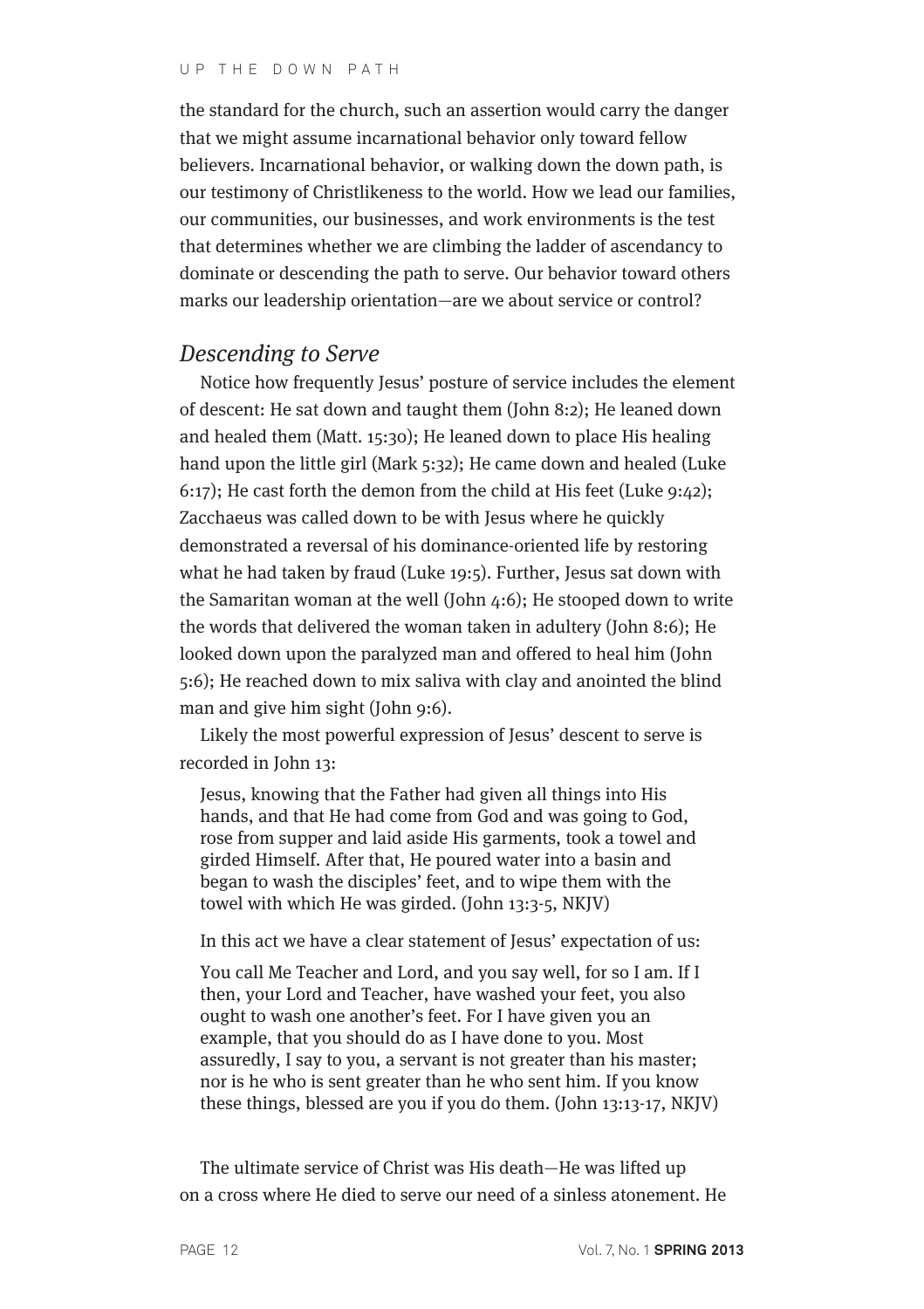went down into the grave by His choice to serve our need to escape the penalty of sin and take hold of the promise of eternal life. He consistently modeled the downward movement toward service even to the point of His sacrificial death.

#### Laws That Govern Leaders

Jesus was discipling men to the expected end that they might lead the process of establishing His church on the earth—world class leaders who would within the first century stand at the head of a movement that changed the world forever. The expectation that spiritual leaders are called to walk down the down path could not be made clearer. Disciples of Christ are not to function as rulers after the pattern of this world where "lord[ing] it over others" (Matt. 20:25, 26, NKJV) is not only accepted but often encouraged. Greatness comes from service, not dominance. The Christian descends into greatness!

Traveling up the down path not only dishonors the Master, it ends in disappointment, pain, and ultimately death. The greatness of Jesus Christ was established by coming down to serve and ultimately down to the grave. He became the ladder that connects heaven and earth (John 1:51). He never lifted Himself up; rather, He asks us to lift Him up in our words and in our living (John 12:32) as a means of making His transformational gift available to all.

The laws that govern traffic on the leadership path find their foundation in the law of love—love of God and fellowman (Matt. 22:37- 40). All other behavioral standards are nested in this great law—avoid selfish ambition and consider others before self (Phil. 2:3), bear the fruit of the Spirit (Gal. 5:22-23), apply the "golden rule" (Luke 6:31), and all of the other dictates that govern relational behavior. Spiritual leaders are others-oriented and the focus of their love, while appropriately honoring self, never obsesses upon self. Love is the motivator that urges us to descend to serve, while all that we are apart from Christ urges us up the down path in pursuit of dominance and selfglorification.

#### The Passive Nature of Ascent

There are subtle implications present in the predictions by Jesus of His death. Note the passive tense applied to the salvific impact of His death on the cross: "And I, if I am lifted up from the earth, will draw all peoples to myself" (John 12:32, NKJV). He came down to serve, but it would be others who would lift Him up to die, even though He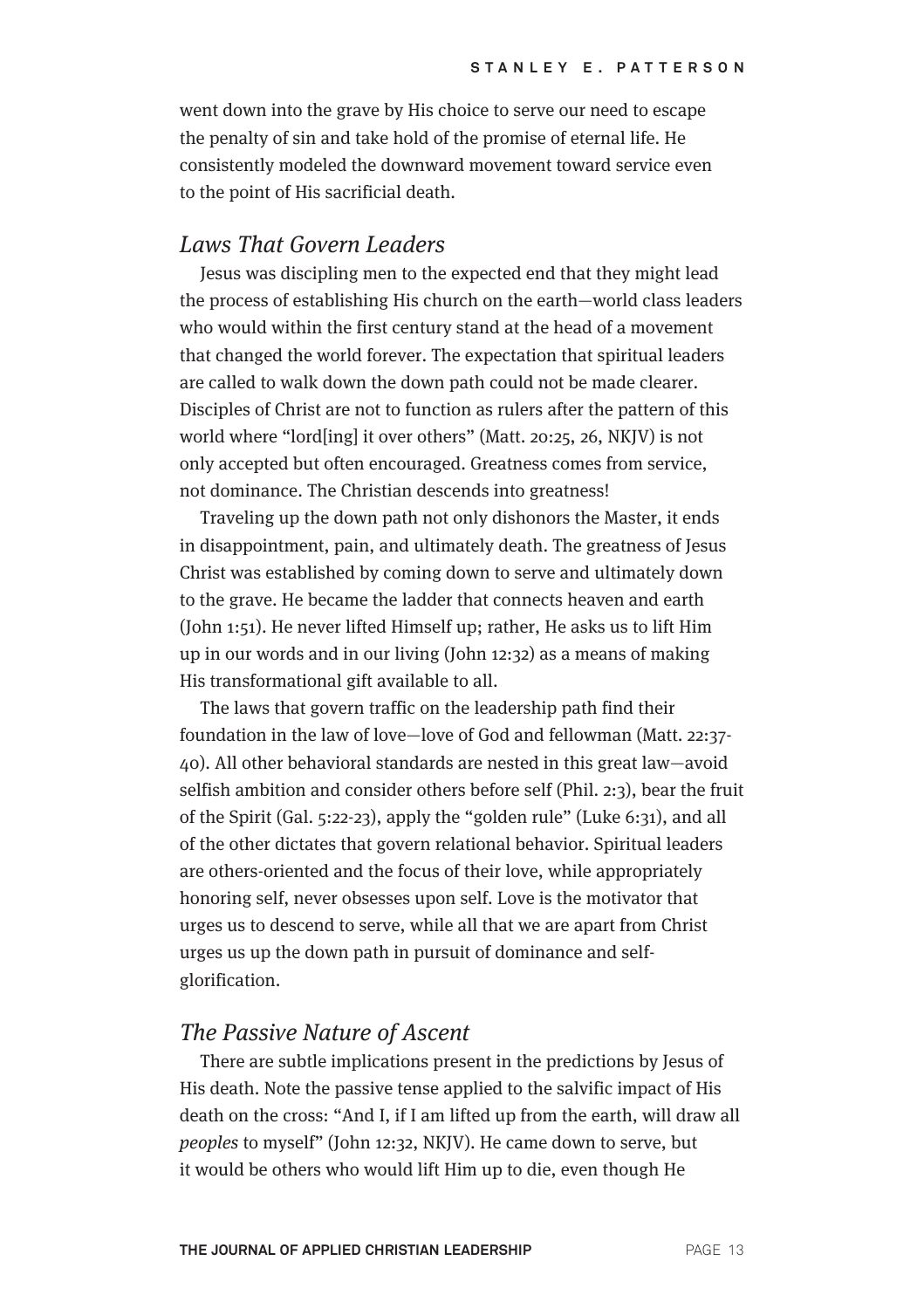approached His death willingly. The lifting up of the crucified and risen Jesus as a redemptive proclamation to the world is done in an active sense by His followers. He does not lift Himself.

The upward movements of the Messiah at the end of His earthly ministry demonstrated a passive trust in others to lift Him up. The resurrection of Jesus is presented in the scriptures as an act of God upon the body of Jesus, with the apparent exception of John 10:17-18, where He claims possession of the power necessary to recover His life after His intentionally laying it down—a power available as a result of relationship rather than independent ownership. This submission to the power of the Father and the Holy Spirit again reveals a choice to ascend by being lifted up.

To the resurrection is added the clearly passive role He assumed in His ascension into heaven (Mark 16:19-20; Luke 24:50-51; Acts 1:9). He was "received up," "carried up," and "taken up." Though He had every right to ascend on the strength of His own glory and power, He chose to demonstrate His emptying of self (Phil. 2:7) of desire for glory and honor by avoiding any sense that ascending to the throne of God could be achieved by one's own strength or will. Any semblance of the upward path was eschewed as He submitted Himself to the Father and the Holy Spirit on His journey back to His place on the Mountain of the Lord. Like Lucifer in better times, Jesus was "established" by God in His rightful place upon the Mountain.

#### **A Glorious Irony**

There is a great irony contained in the narratives of these two models: the throne that Lucifer coveted (Isa. 14:13) and which incited his rebellion is given to the redeemed children of God (Rev. 3:21). While Lucifer is cast down from his ascendant climb, those who have submitted to their Creator and a life of loving service are lifted up and granted the privilege to sit on the throne upon the mount of God—a place to which they could never have climbed in their own strength. We will sit where God places us.

When we come to understand the striking difference between the two models of leadership that have been observed upon the mountain of the Lord, we then have a dependable gauge by which we may assess ourselves as leaders. Our actions will either be up or down, generative or destructive, loving or uncaring. By God's grace and in the power of the Holy Spirit, we may travel down the down path as we follow the footsteps of Jesus. In the wake of our spiritual leadership, transformed